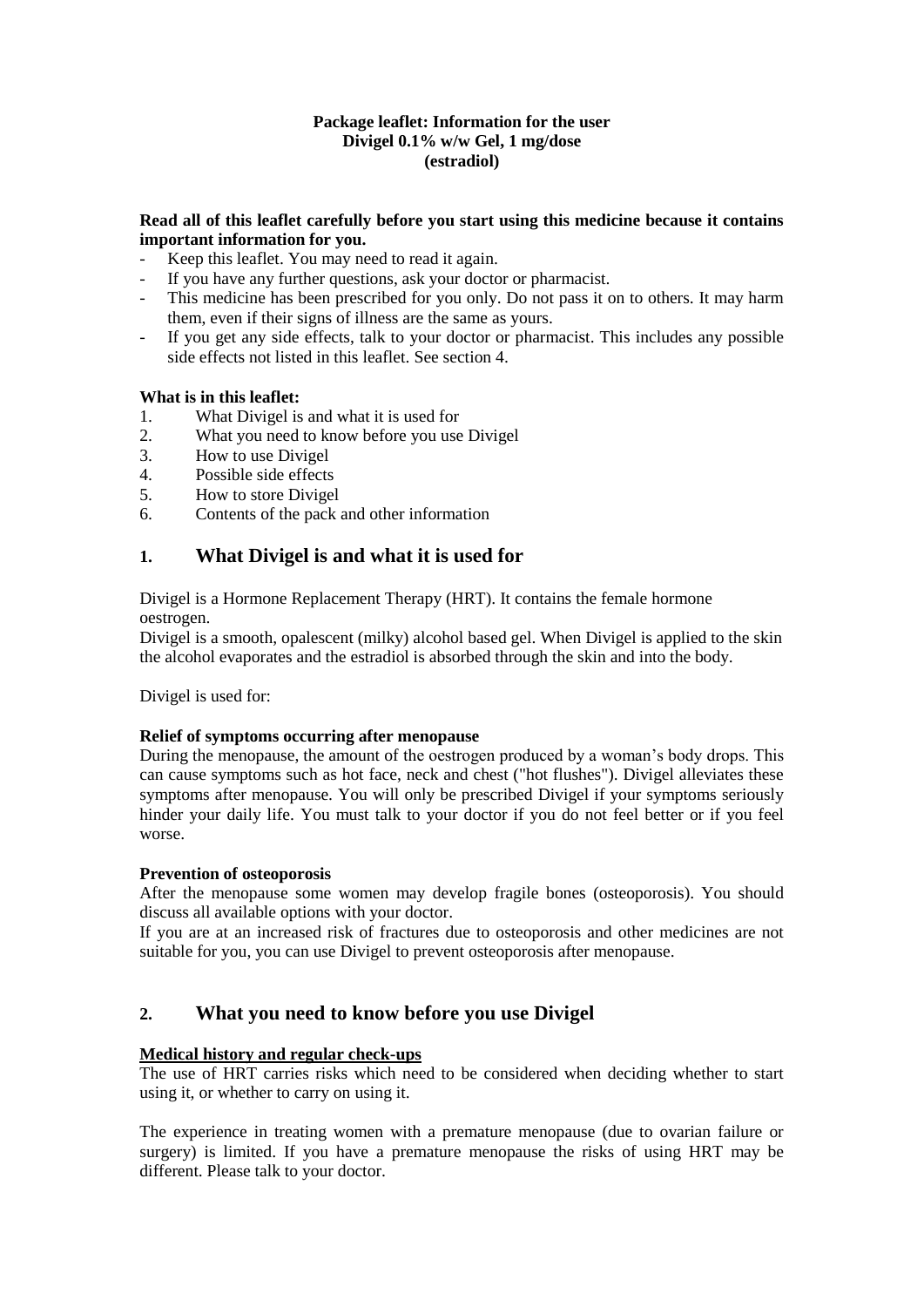Before you start (or restart) HRT, your doctor will ask about your own and your family's medical history. Your doctor may decide to perform a physical examination. This may include an examination of your breasts and/or an internal examination, if necessary. Once you have started on Divigel you should see your doctor for regular check-ups (at least once a year). At these check-ups, discuss with your doctor the benefits and risks of continuing with Divigel.

**Regularly check your breasts for any changes** (see 'Breast cancer' below). Go for regular breast screening, as recommended by your doctor.

# **Do not use Divigel if any of the following applies to you**

If you are not sure about any of the points below, talk to your doctor **before using Divigel,**  Do not use Divigel if you:

- have or have ever had **breast cancer**, or if you are suspected of having it
- have **cancer which is sensitive to oestrogens,** such as cancer of the womb lining (endometrium), or if you are suspected of having it
- have any **unexplained vaginal bleeding**
- have **excessive thickening of the womb lining** (endometrial hyperplasia) that is not being treated
- have or have ever had a **blood clot in a vein** (thrombosis), such as in the legs (deep venous thrombosis) or the lungs (pulmonary embolism)
- have a **blood clotting disorder** (such as protein C, protein S, or antithrombin deficiency)
- have or recently have had a disease caused by blood clots in the arteries, such as a **heart attack**, **stroke** or **angina**
- have or have ever had a **liver disease** and your liver function has not returned to normal
- have a rare blood problem called "porphyria" which is passed down in families (inherited)
- are **allergic** (hypersensitive) to Estradiol (1mg/g as estradiol hemihydrate), or any of the other ingredients of Divigel (listed in section 6 Further information).

## **If any of the above conditions appear for the first time while using Divigel, stop using it at once and consult your doctor immediately.**

### **Warnings and precautions**

Talk to your doctor or pharmacist before using Divigel. Tell your doctor if you have ever had any of the following problems, before you start the treatment, as these may return or become worse during treatment with Divigel. If so, you should see your doctor more often for checkups:

- fibroids inside your womb
- growth of womb lining outside your womb (endometriosis) or a history of excessive growth of the womb lining (endometrial hyperplasia)
- increased risk of developing blood clots (see 'Blood clots in a vein (thrombosis)')
- increased risk of getting an oestrogen-sensitive cancer (such as having a mother, sister or grandmother who has had breast cancer)
- high blood pressure
- a liver disorder, such as a benign liver tumour
- diabetes
- gallstones
- migraines or severe headaches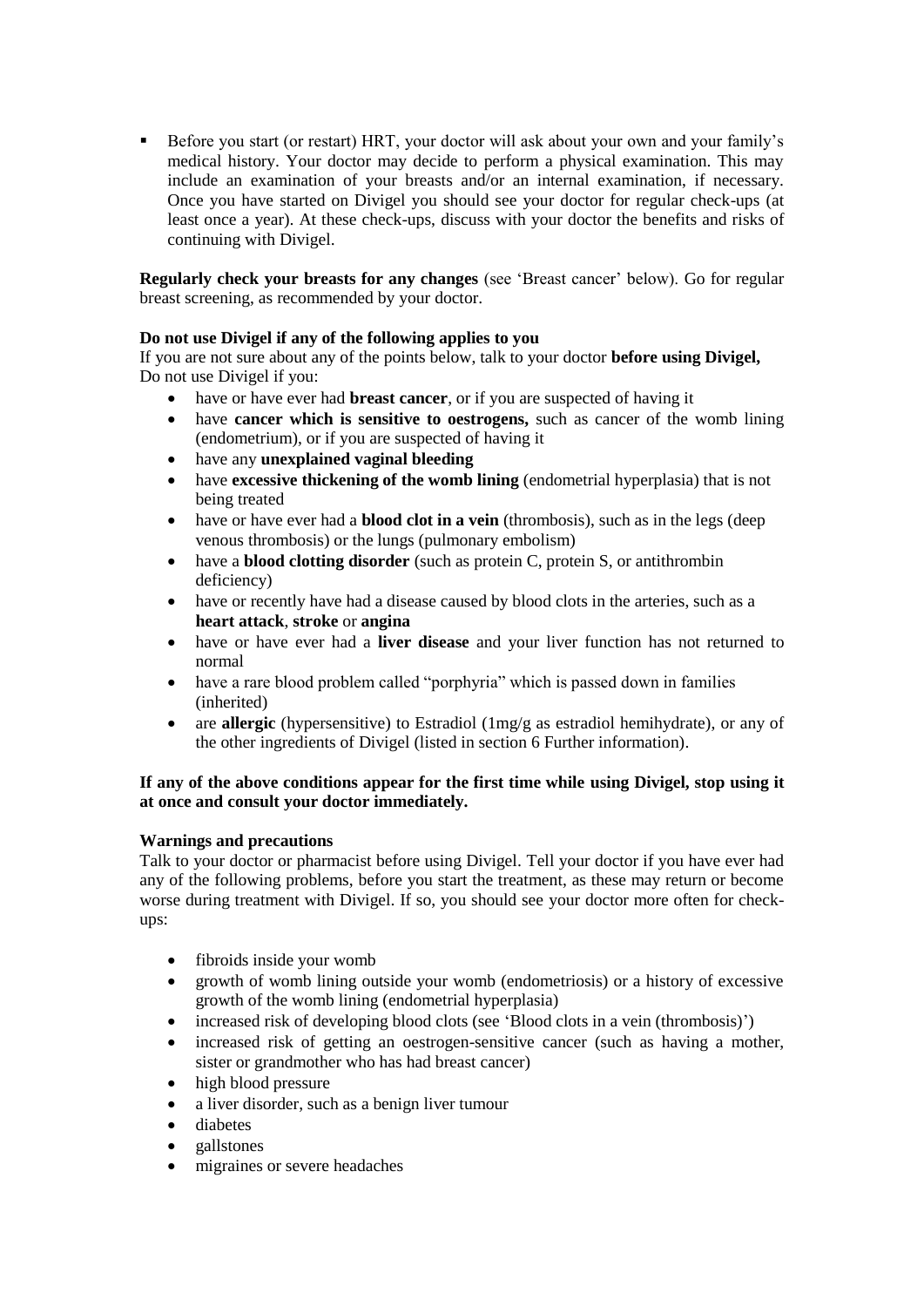- a disease of the immune system that affects many organs of the body (systemic lupus erythematosus, SLE)
- $\bullet$  epilepsy
- asthma
- a disease affecting the eardrum and hearing (otosclerosis)
- a very high level of fat in your blood (triglycerides)
- fluid retention due to cardiac or kidney problems.
- hereditary or acquired angioedema.

### **Stop using Divigel and see a doctor immediately** If you notice any of the following when taking HRT

- any of the conditions mentioned in the 'DO NOT use Divigel' section
- vellowing of your skin or the whites of your eyes (jaundice). These may be signs of a liver disease
- swollen face, tongue and/or throat and/or difficulty swallowing or hives, together with difficulty breathing which are suggestive of an angioedema
- a large rise in your blood pressure (symptoms may be headache, tiredness, dizziness)
- migraine-like headaches which happen for the first time
- if you become pregnant
- if you notice signs of a blood clot, such as:
	- painful swelling and redness of the legs
		- sudden chest pain
		- difficulty in breathing.
			- For more information, see 'Blood clots in a vein (thrombosis)'.

**Note:** Divigel is not a contraceptive. If it is less than 12 months since your last menstrual period or you are under 50 years old, you may still need to use additional contraception to prevent pregnancy. Speak to your doctor for advice.

# **HRT and cancer**

## **Excessive thickening of the lining of the womb (endometrial hyperplasia) and cancer of the lining of the womb (endometrial cancer)**

Using oestrogen-only HRT will increase the risk of excessive thickening of the lining of the womb (endometrial hyperplasia) and cancer of the womb lining (endometrial cancer).

Taking a progestogen in addition to the oestrogen for at least 12 days of each 28 day cycle protects you from this extra risk. So your doctor will prescribe a progestogen separately if you still have your womb. If you have had your womb removed (a hysterectomy), discuss with your doctor whether you can safely take this product without a progestogen.

In women who still have a womb and who are not taking HRT, on average, 5 in 1000 will be diagnosed with endometrial cancer between the ages of 50 and 65.

For women aged 50 to 65 who still have a womb and who take oestrogen-only HRT, between 10 and 60 women in 1000 will be diagnosed with endometrial cancer (i.e. between 5 and 55 extra cases), depending on the dose and for how long it is taken.

Divigel contains a higher dose of oestrogens than other oestrogen-only products. The risk of endometrium cancer when using Divigel together with a progesterone is not known.

### **Unexpected bleeding**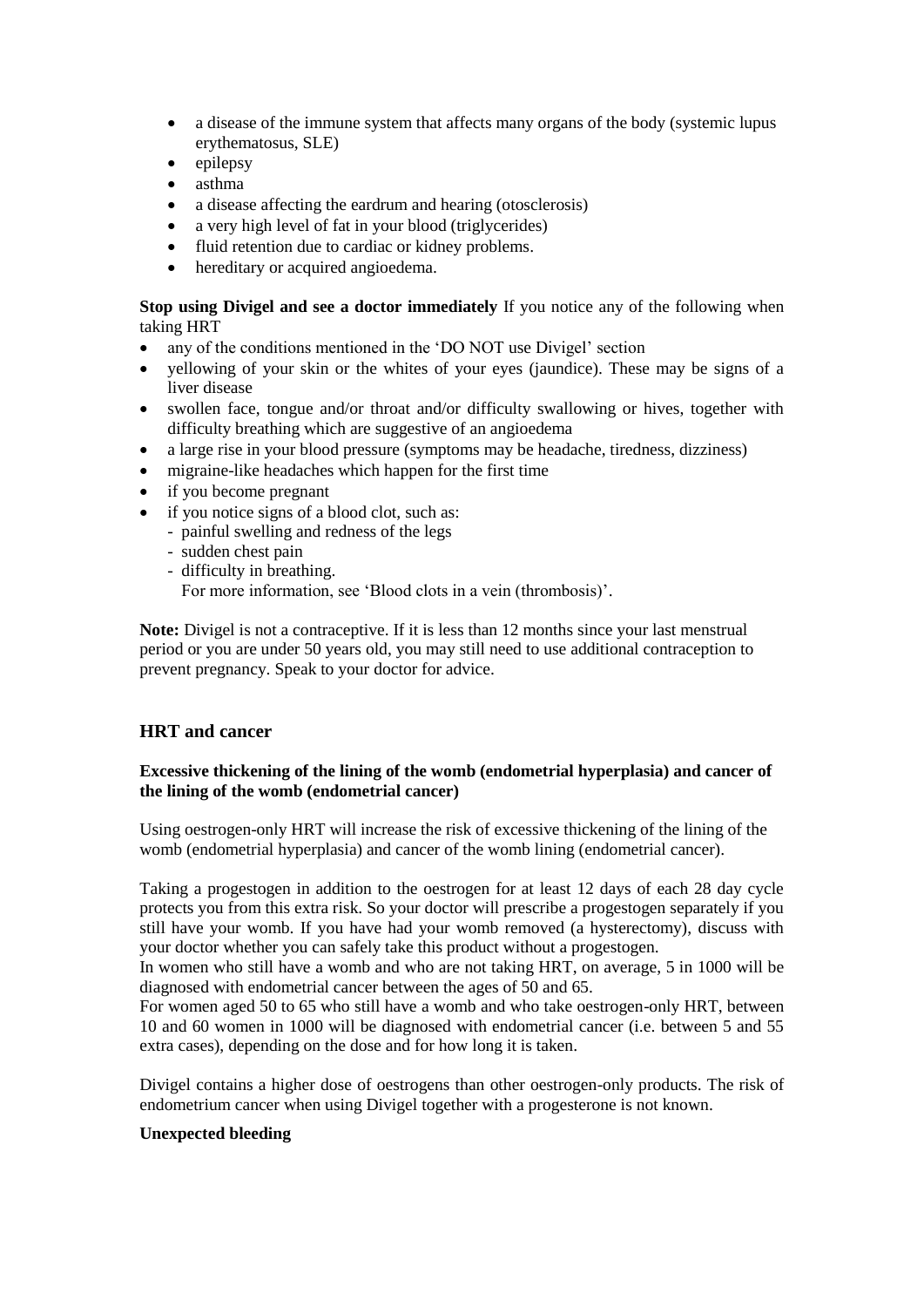If your doctor has prescribed you progestogen tablets in addition to Divigel you will usually have a bleed once a month (so-called withdrawal bleed) while taking Divigel. But, if you have unexpected bleeding or drops of blood (spotting) besides your monthly bleeding, which:

- carries on for more than the first 6 months
- starts after you have been taking Divigel for more than 6 months
- carries on after you have stopped taking Divigel

**see your doctor as soon as possible.**

### **Breast Cancer**

Evidence shows that taking combined oestrogen-progestogen or oestrogen-only hormone replacement therapy (HRT) increases the risk of breast cancer. The extra risk depends on how long you use HRT. The additional risk becomes clear within 3 years of use. After stopping HRT, the extra risk will decrease with time, but the risk may persist for 10 years or more if you have used HRT for more than 5 years.

#### *Compare*

Women aged 50 to 54 who are not taking HRT, on average, 13 to 17 in 1000 will be diagnosed with breast cancer over a 5-year period.

For women aged 50 who start taking oestrogen-only HRT for 5 years, there will be 16-17 cases in 1000 users (i.e. an extra 0 to 3 cases).

For women aged 50 who start taking oestrogen-progestogen HRT for 5 years, there will be 21 cases in 1000 users (i.e. an extra 4 to 8 cases).

Women aged 50 to 59 who are not taking HRT, on average, 27 in 1000 will be diagnosed with breast cancer over a 10-year period.

For women aged 50 who start taking oestrogen-only HRT for 10 years, there will be 34 cases in 1000 users (i.e. an extra 7 cases).

For women aged 50 who start taking oestrogen-progestogen HRT for 10 years, there will be 48 cases in 1000 users (i.e. an extra 21 cases).

- **Regularly check your breasts. See your doctor if you notice any changes such as:**
- dimpling of the skin
- changes in the nipple
- any lumps you can see or feel.

Additionally, you are advised to join mammography screening programs when offered to you. For mammogram screening, it is important that you inform the nurse/healthcare professional who is actually taking the x-ray that you use HRT, as this medication may increase the density of your breasts which may affect the outcome of the mammogram. Where the density of the breast is increased, mammography may not detect all lumps.

#### **Ovarian cancer**

Ovarian cancer is rare – much rarer than breast cancer. The use of oestrogen-only or combined oestrogen-progestogen HRT has been associated with a slightly increased risk of ovarian cancer.

The risk of ovarian cancer varies with age. For example, in women aged 50 to 54 who are not taking HRT, about 2 women in 2000 will be diagnosed with ovarian cancer over a 5-year period. For women who have been taking HRT for 5 years, there will be about 3 cases per 2000 users (i.e. about 1 extra case).

### **Effects of HRT on heart and circulation**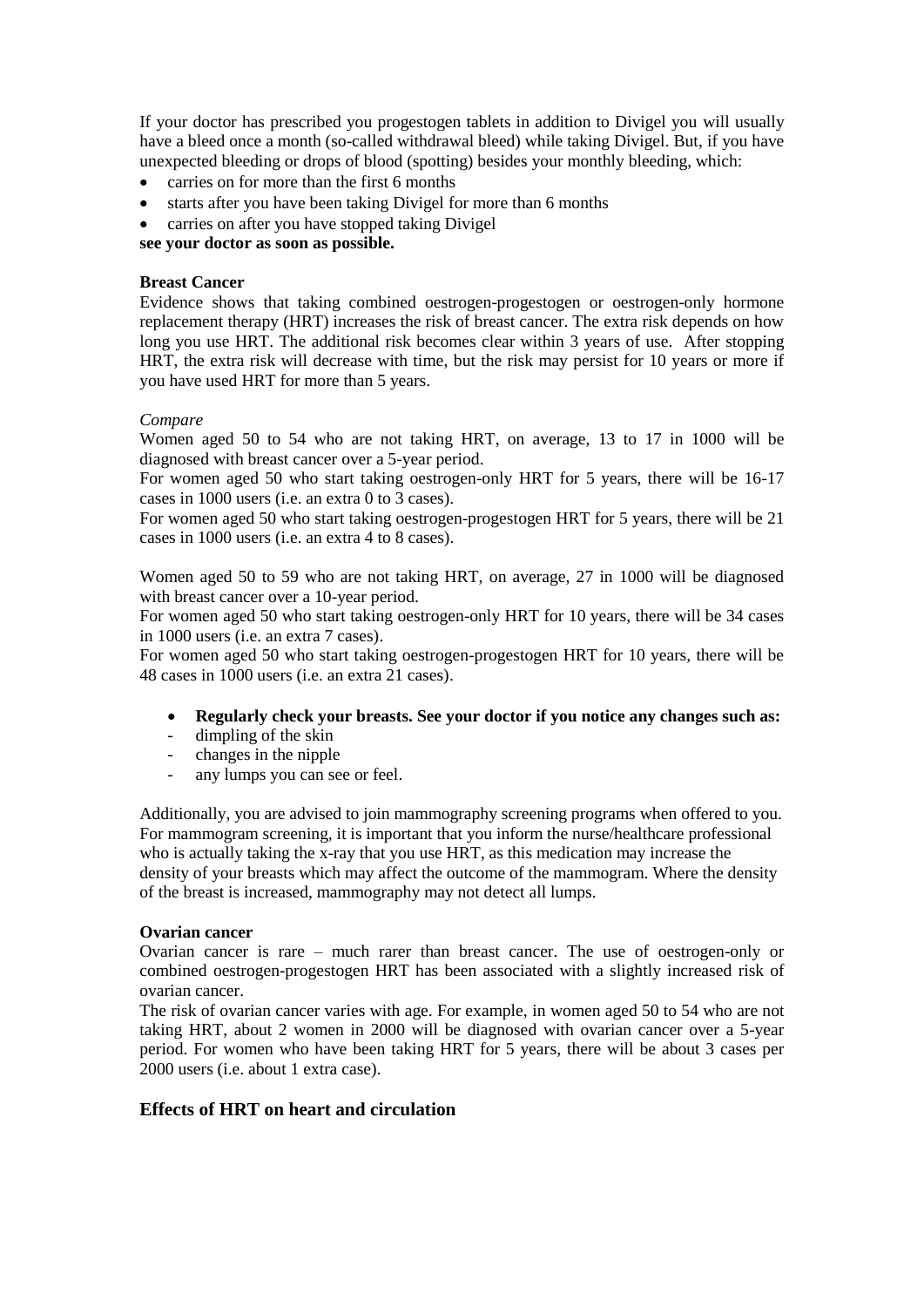### **Blood clots in a vein (thrombosis)**

The risk of **blood clots in the veins** is about 1.3 to 3- times higher in HRT users than in nonusers, especially during the first year of taking it.

Blood clots can be serious, and if one travels to the lungs, it can cause chest pain, breathlessness, fainting or even death.

You are more likely to get a blood clot in your veins as you get older and if any of the following applies to you. Inform your doctor if any of these situations applies to you:

- you are unable to walk for a long time because of major surgery, injury or illness (see also section 3, If you need to have surgery)
- you are seriously overweight  $(BMI > 30 \text{ kg/m}^2)$
- you have any blood clotting problem that needs long-term treatment with a medicine used to prevent blood clots
- you or any of your close relatives has ever had a blood clot in the leg, lung or another organ
- you have systemic lupus erythematous (SLE)
- you have cancer.

For signs of a blood clot, see "Stop using Divigel and see a doctor immediately".

#### *Compare*

Looking at women in their 50s who are not taking HRT, on average, over a 5-year period, 4 to 7 in 1000 would be expected to get a blood clot in a vein.

For women in their 50s who have been taking oestrogen-progestogen HRT for over 5 years, there will be 9 to 12 cases in 1000 users (i.e. an extra 5 cases).

For women in their 50s who have had their womb removed and have been taking oestrogenonly HRT for over 5 years, there will be 5 to 8 cases in 1000 users (i.e. 1 extra case).

### **Heart disease (heart attack)**

There is no evidence that HRT will prevent a heart attack.

Women over the age of 60 years who use oestrogen-progestogen HRT are slightly more likely to develop heart disease than those not taking any HRT.

For women who have had their womb removed and are taking oestrogen-only therapy there is no increased risk of developing a heart disease.

### **Stroke**

The risk of getting stroke is about 1.5 times higher in HRT users than in non-users. The number of extra cases of stroke due to use of HRT will increase with age.

### *Compare*

Looking at women in their 50s who are not taking HRT, on average, 8 in 1000 would be expected to have a stroke over a 5-year period. For women in their 50s who are taking HRT, there will be 11 cases in 1000 users, over 5 years (i.e. an extra 3 cases).

## **Other conditions**

- HRT will not prevent memory loss. There is some evidence of a higher risk of memory loss in women who start using HRT after the age of 65. Speak to your doctor for advice.
- Women with a tendency to discoloration of the skin (chloasma) should minimise exposure to the sun or ultraviolet radiation whilst using Divigel.

### **Possible transfer of estradiol**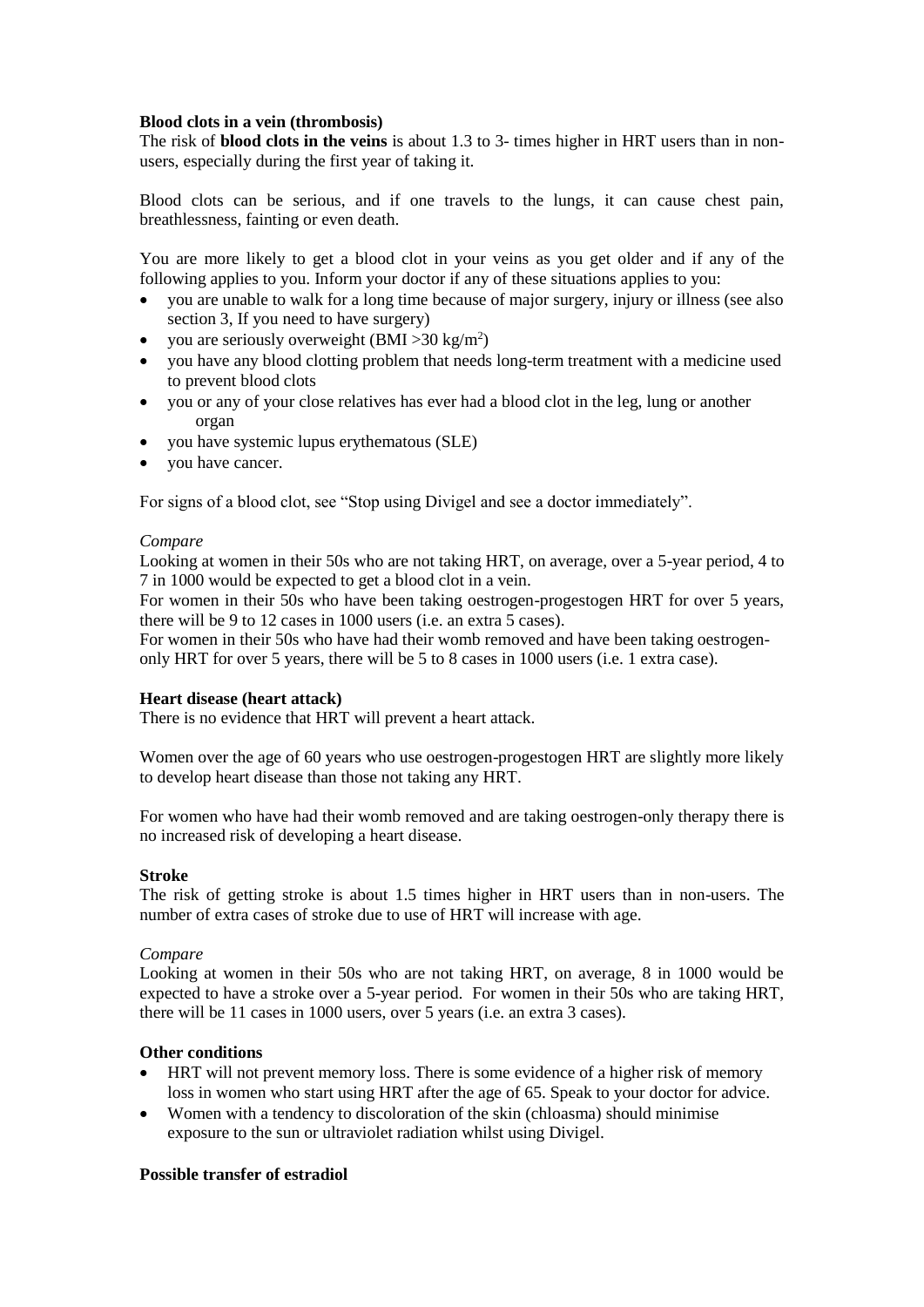During close skin contact estradiol gel may transfer to others (e.g. child, spouse, pets) if the application area has not been covered with clothing. Therefore, following precautions should be followed:

- wash your hands with soap and water after application
- cover the application area with clothing as soon as the gel has dried
- shower the application site before skin contact with others.

If the gel has accidentally transferred to others, wash the exposed area with soap and water. Contact your doctor or veterinarian in case of any symptoms of side-effects.

## **Other medicines and Divigel**

Some medicines may interfere with the effect of Divigel. This might lead to irregular bleeding. This applies to the following medicines:

- Medicines for **epilepsy** (such as phenobarbital, phenytoin, and carbamazepine)
- Medicines for **tuberculosis** (such as rifampicin, rifabutin)
- Medicines for **HIV infection** (such as nevirapine, efavirenz, ritonavir and nelfinavir)
- Herbal remedies containing **St Johns wort** (Hypericum perforatum)
- Medicines for Hepatitis C virus (HCV) (such as combination regimen ombitasvir/paritaprevir/ritonavir with or without dasabuvir as well as a regimen with glecaprevir/pibrentasvir) may cause increases in liver function blood test results (increase in ALT liver enzyme) in women using CHCs containing ethinylestradiol. Divigel contains estradiol instead of ethinylestradiol. It is not known whether an increase in ALT liver enzyme can occur when using Divigel with this HCV combination regimen. Your doctor will advise you.

Please tell your doctor or pharmacist if you are taking, have recently taken or might take any other medicines including medicines obtained without a prescription, herbal medicines or other natural products.

### **Laboratory tests**

If you need a blood test, tell your doctor or the laboratory staff that you are taking Divigel, because this medicine can affect the results of some tests.

### **Pregnancy, breast-feeding and fertility**

Divigel is for use in post-menopausal women only. If you become pregnant, stop taking Divigel and contact your doctor.

### **Driving and using machines**

No studies on the effects of Divigel on the ability to drive and use machines have been performed.

### **Divigel contains propylene glycol and ethanol**

This medicinal product contains 62.5-187.5 mg propylene glycol in each 0.5-1.5 g dose.

This medicinal product contains 271-835 mg alcohol (ethanol) in each dose of 0.5-1.5g. It may cause burning sensation on damaged skin.

# **3. How to use Divigel**

Always use this medicine exactly as your doctor has told you. Check with your doctor or pharmacist if you are not sure.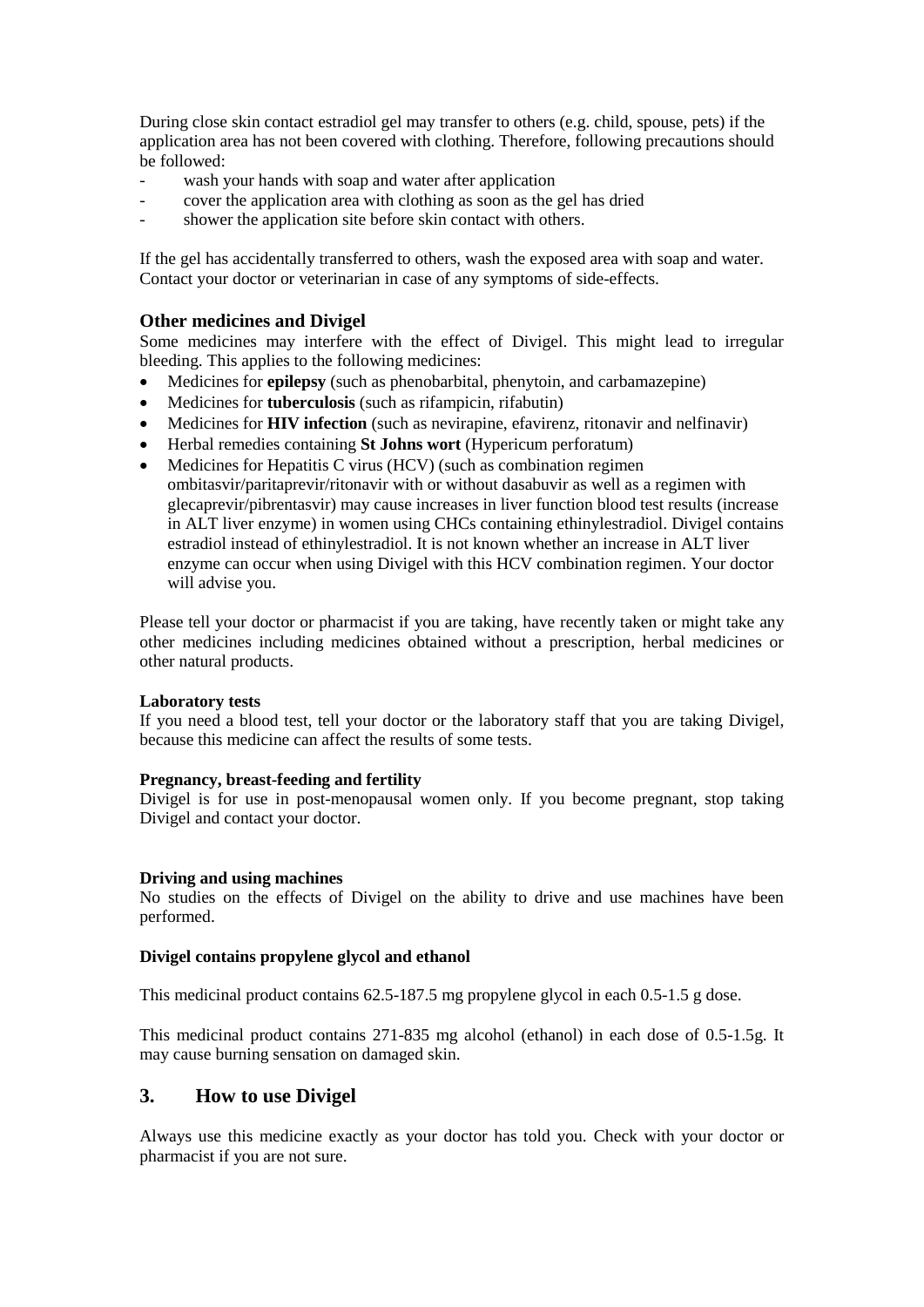Your doctor will aim to prescribe the lowest dose to treat your symptom for as short as necessary. Speak to your doctor if you think this dose is too strong or not strong enough.

The usual starting dose is 1.0 mg estradiol daily (one 1 g stick-pack per day). Divigel should be applied **once a day** to a clean, dry area of skin on your lower body, thighs or buttocks. Do not use Divigel where you have applied other creams or ointments on your skin. **Do not apply Divigel to the breasts, the face, broken or irritated skin, or the vaginal area.**

Cut or tear open the stick-pack, spread the gel over an area about 1-2 times the size of your hand and rub the gel gently into the skin. Apply the gel to a different side of your body each day. Allow the gel to dry for a few minutes after application. Do not wash this area for at least one hour after application.

Wash your hands immediately after applying the gel.

Avoid accidental contact of the gel with the eyes; if this occurs use plenty of cold water to flush the gel out of the eye(s).

If you have never used HRT before or you are changing from another period-free HRT product (continuous combined HRT), treatment with Divigel can be started on any day. If you are changing over from another type of HRT product such as cyclic HRT (oestrogen is given cyclically for 21 days with a treatment free period of 7 days) or sequential HRT (oestrogen is given continuously), you should start using Divigel the day after completing the 28 day cycle of HRT.

If you still have a womb, your doctor will normally also prescribe progestogen for you (usually a tablet taken for 12 to 14 days in each monthly cycle). After each course of progestogen, bleeding (like a period) will usually occur.

#### **If you use more Divigel than you should**

Overdose is unlikely but if you use more Divigel than your doctor has prescribed or if somebody else uses Divigel, talk to your doctor or pharmacist.

If in the unlikely event that Divigel is accidentally swallowed, you should seek medical advice from your doctor or pharmacist.

Signs of an overdose may include tender breasts, feeling bloated, anxious or irritable, feeling sick or being sick and withdrawal bleeding.

#### **If you forget to use Divigel**

If you miss a dose, apply it as soon as you remember unless the dose is more than 12 hours late. If it is more than 12 hours late, just skip the missed dose and continue the treatment at the same time on the next day. Missed doses may cause some vaginal bleeding or spotting (like a period).

### **If you stop using Divigel**

If you want to stop using Divigel, talk to your doctor first. Your doctor will explain the effects of stopping treatment and discuss other possibilities with you.

### **If you need to have surgery**

If you are going to have surgery, tell the surgeon that you are using Divigel. You may need to stop using Divigel about 4 to 6 weeks before the operation to reduce the risk of a blood clot (see section 2, Blood clots in a vein). Ask your doctor when you can start using Divigel again.

If you have any further questions on the use of this medicine, ask your doctor or pharmacist.

# **4. Possible side effects**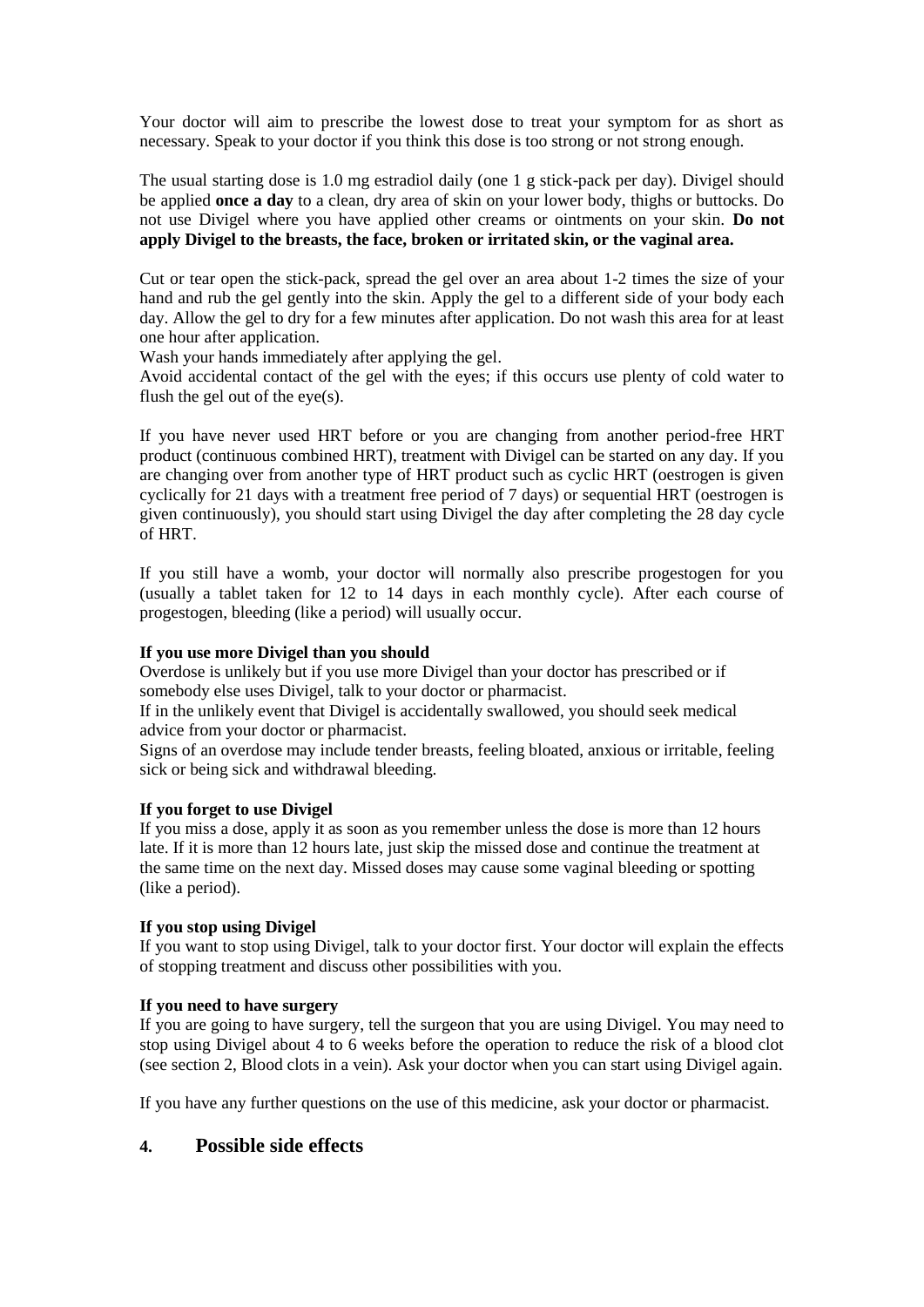Like all medicines, this medicine may cause side-effects although not everybody gets them. As with other skin gels, some patients may feel a slight cooling of the skin when applying Divigel.

Unwanted side effects tend to be most common during the first few months of treatment. These are usually mild, and should improve with continued treatment.

You should also tell your doctor if you have irregular bleeding or spotting during a course of treatment, and not just at the end of each cycle.

### **If you experience any of the following side effects you may have to stop using Divigel. Tell your doctor immediately if you develop any of the following:**

- yellowing of your skin or the whites of your eyes (jaundice). These may be signs of a liver disease
- a large rise in your blood pressure (symptoms may be headache, tiredness, dizziness)
- migraine-like headaches which happen for the first time
- if you notice signs of a blood clot such as painful swelling and redness of the legs, sudden chest pain or difficulty in breathing.
- difficulty breathing or swelling of the face, mouth, or throat. You could be experiencing a serious allergic reaction.

The above side effects are serious and require immediate medical attention.

The following diseases are reported more often in women using HRT compared to women not using HRT:

- breast cancer
- abnormal growth or cancer of the lining of the womb (endometrial hyperplasia or cancer)
- ovarian cancer
- blood clots in the veins of the legs or lungs (venous thromboembolism)
- heart disease
- stroke
- probable memory loss if HRT is started over the age of 65.

For more information about these side effects, see section 2.

During the first few months of treatment, breakthrough bleeding, spotting and breast tenderness or enlargement can occur. These are usually temporary and normally disappear after continued treatment.

#### **Other side effects include:**

Common (affecting more than 1 person in 100):

- increased or decreased weight
- headache, dizziness
- feeling sick (nausea) or being sick, flatulence
- stomach pain/ cramps
- itchy, red skin, pain, increased sweating
- breast pain or tenderness
- irregular vaginal bleeding or spotting (like a period), menstrual disorder
- swelling of the ankles and legs.
- depression, nervousness, lethargy
- hot flushes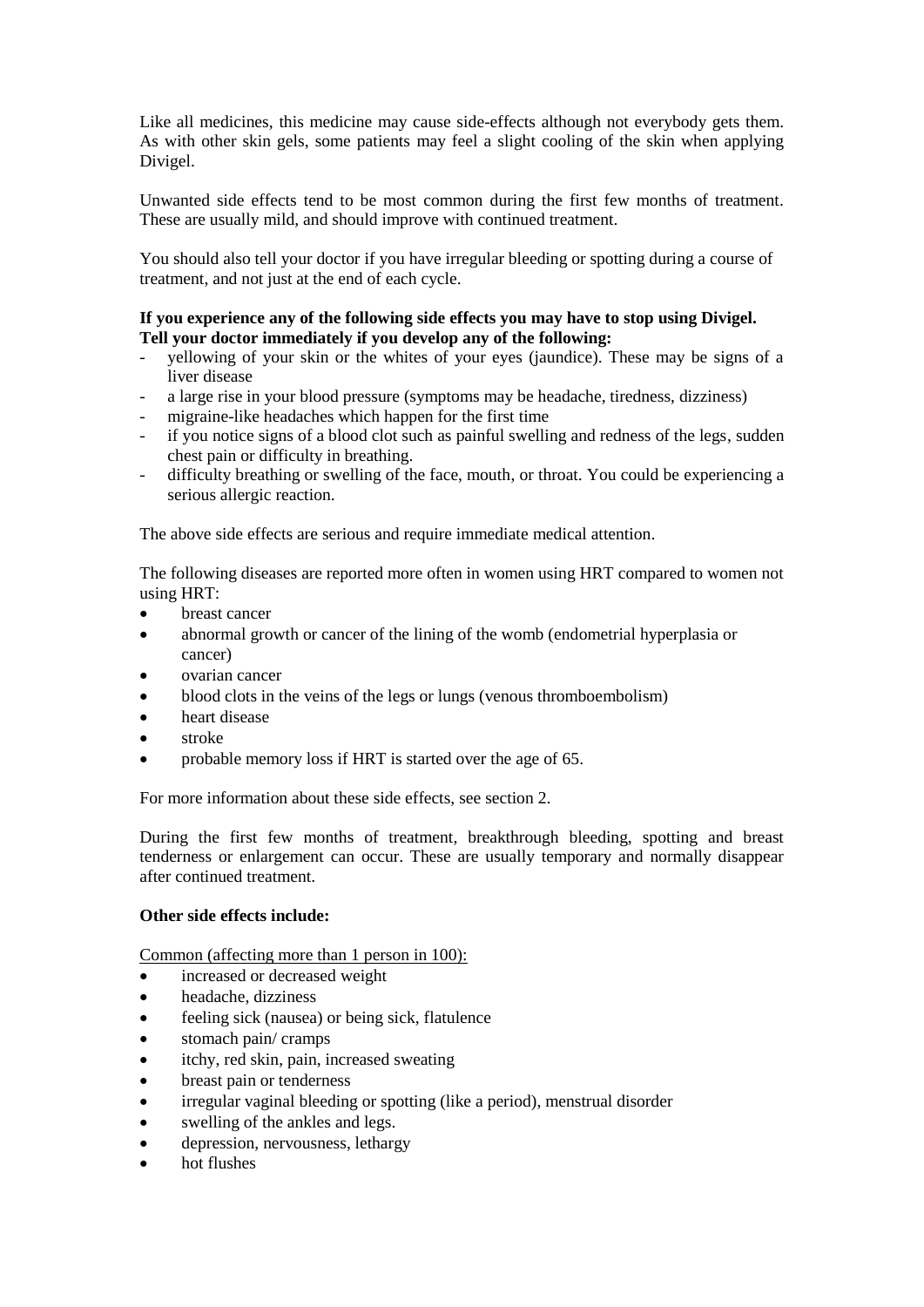Uncommon (affecting more than 1 in 1,000 but less than 1 in 100):

- migraine, delusion, trembling
- changes in mood or sexual desire, anxiety, sleeplessness, apathy, emotional instability, impaired concentration, euphoria, agitation
- benign breast or endometrial tumour
- increased appetite
- high level of cholesterol in the blood
- increased heart rate
- constipation, digestive disturbance, diarrhoea, rectal disorder
- acne, hair loss (alopecia), dry skin, nail disorder, skin nodule, excessive growth of hair, a raised itchy rash that appears on the skin (urticaria), painful reddish skin nodules (erythema nodosum)
- joint disorders, muscle cramps
- increased urinary frequency/urgency, loss of bladder control, urinary tract infection, urine discoloration, blood in urine
- tender or swollen breast, abnormal growth of the lining of the womb, uterine disorder
- tiredness, abnormal laboratory test, weakness, fever, flu syndrome, general feeling of ill health
- sight problems, dry eye
- veins close to the surface of the body becoming swollen, tender, and red
- red or purple discolouration to the skin
- shortness of breath, stuffy or runny nose
- high blood pressure

# Rare (affecting more than 1 in 10,000 but less than 1 in 1,000):

- skin rash
- blood clots, for example in the leg, pelvis or lungs
- problems with your liver
- problem tolerating contact lenses
- painful periods
- premenstrual like syndrome

Not known (cannot be estimated from the available data):

- uterine fibroids
- angioedema (a rare hereditary and acquired blood disorder that can cause swelling particularly in the face, hands and feet)
- memory problems or confusion caused by disrupted blood flow to the brain
- stomach ache, bloating
- liver disease causing yellowing of the skin
- contact rash, eczema

Divigel may affect the results of some blood tests, so make sure your doctor or the clinic performing the tests know you are using Divigel.

# Dementia

HRT will not prevent memory loss. There is some evidence of a higher risk of memory loss in women who start using HRT after the age of 65. Speak to your doctor for advice.

# **Other side effects of combined HRT**

The following side effects have been reported with other HRTs:

• gall bladder disease and gallstones